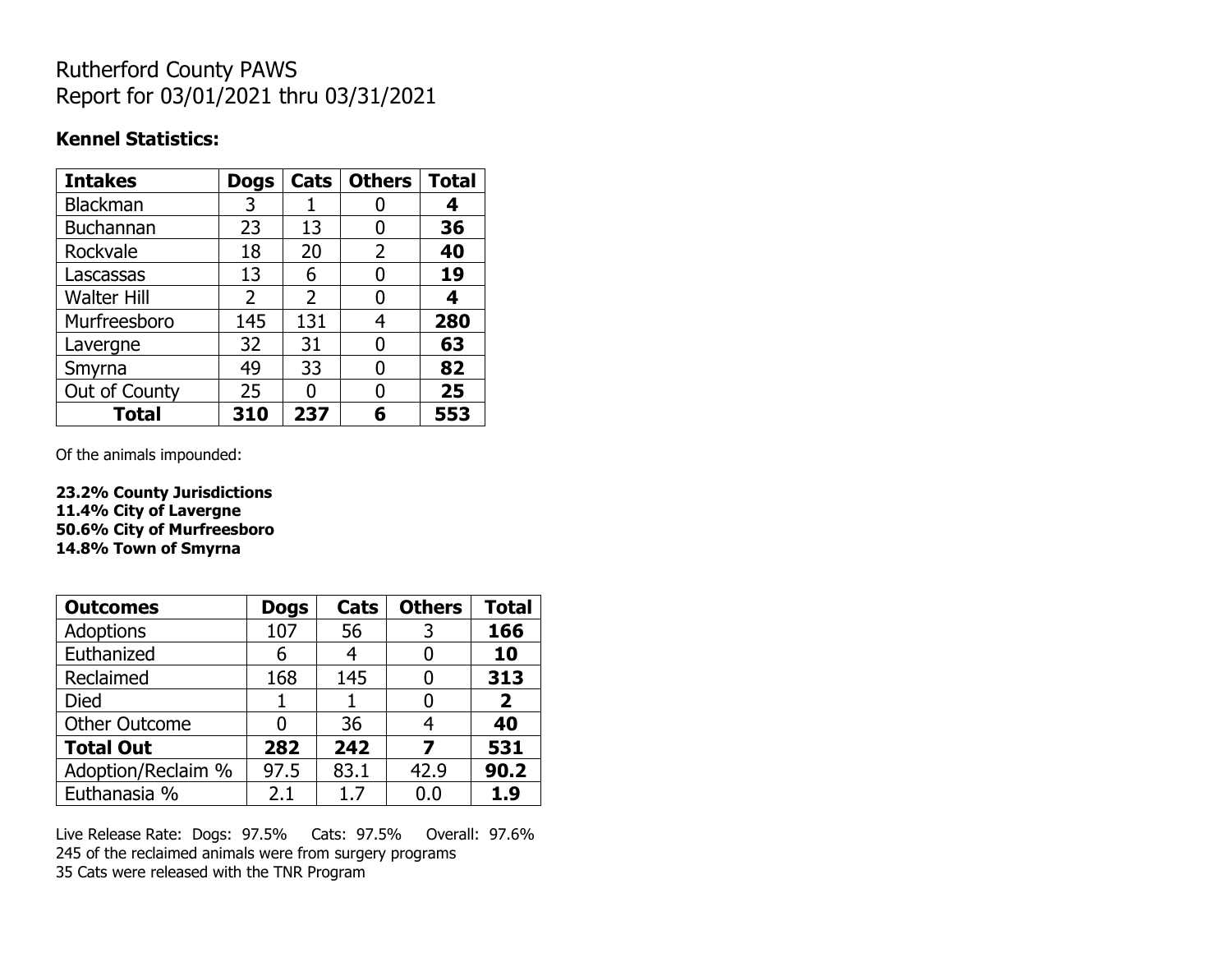Animals left in shelter on 03/31/2021: 71

2470 People visited the shelter looking for a lost /new pet.

1806 Logged calls/voice mails for the month.

#### **Activity Report by Jurisdiction:**

| Zones           | <b>Calls Received</b> | Calls Completed |
|-----------------|-----------------------|-----------------|
| <b>Blackman</b> | 212                   | 228             |
| Buchannan       | 107                   | 107             |
| Lavergne        | 154                   | 156             |
| Lascassas       | 136                   | 138             |
| Murfreesboro    | 509                   | 515             |
| Rockvale        | 90                    | 95              |
| Smyrna          | 246                   | 248             |
| Walter Hill     | 71                    | 72              |
| Out of Area     | 45                    | 45              |
| <b>Total</b>    | 1570                  | 1604            |

42.1% County Jurisdictions 9.8% City of Lavergne 32.4% City of Murfreesboro 15.7% Town of Smyrna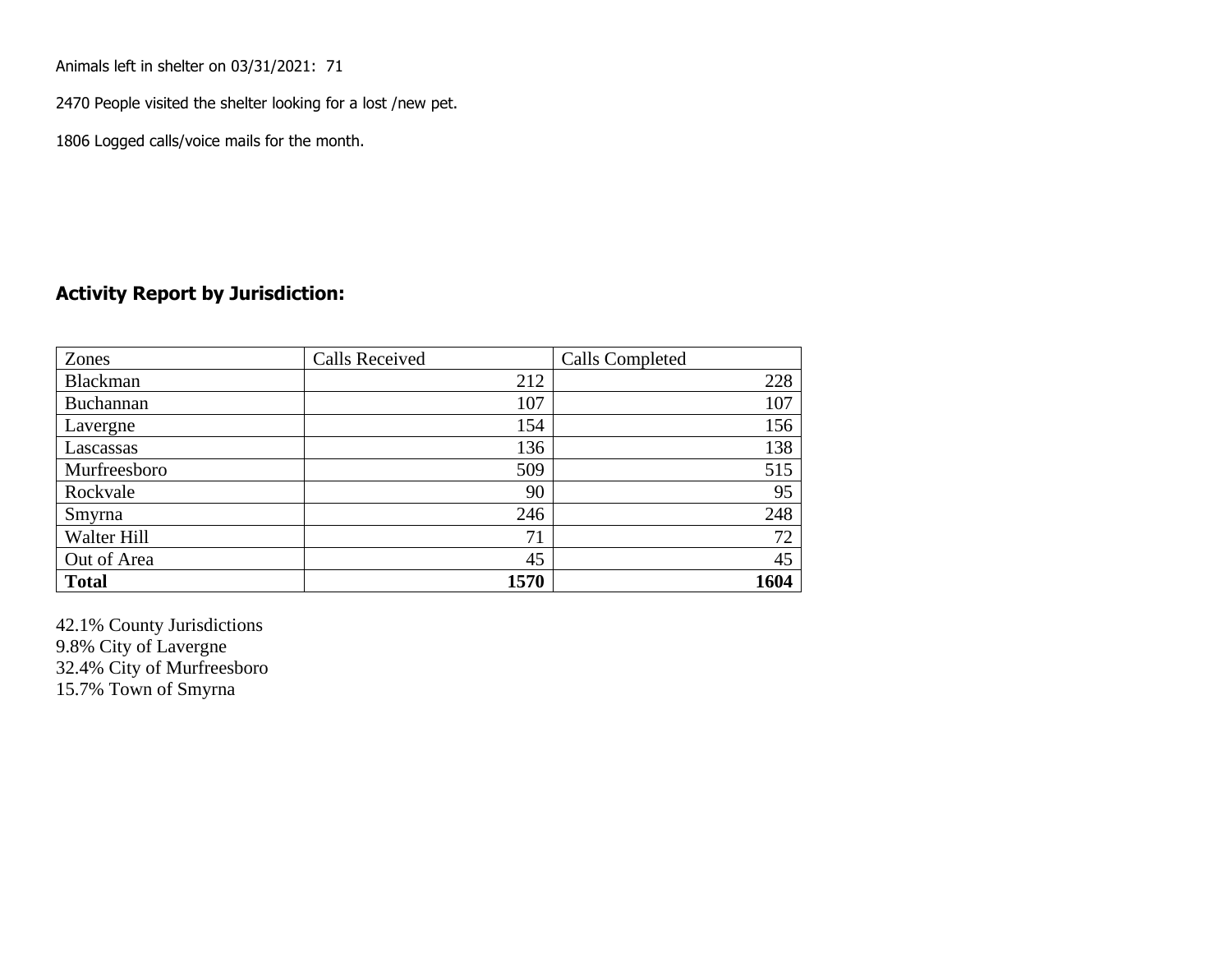# **Mileage:**

| <b>Officer</b> | <b>Miles</b> |
|----------------|--------------|
| 421            | 688          |
| 422            | 888          |
| 423            | 976          |
| 424            | 1342         |
| 425            | 1353         |
| 426            | 1518         |
| 427            | 1286         |
| 428            | 1174         |
| 429            | 186          |
| 430            | 1117         |
| 434            | 901          |
| 437            | 1177         |
|                |              |
|                |              |
|                |              |
|                |              |
|                |              |
| <b>Total</b>   | 12606        |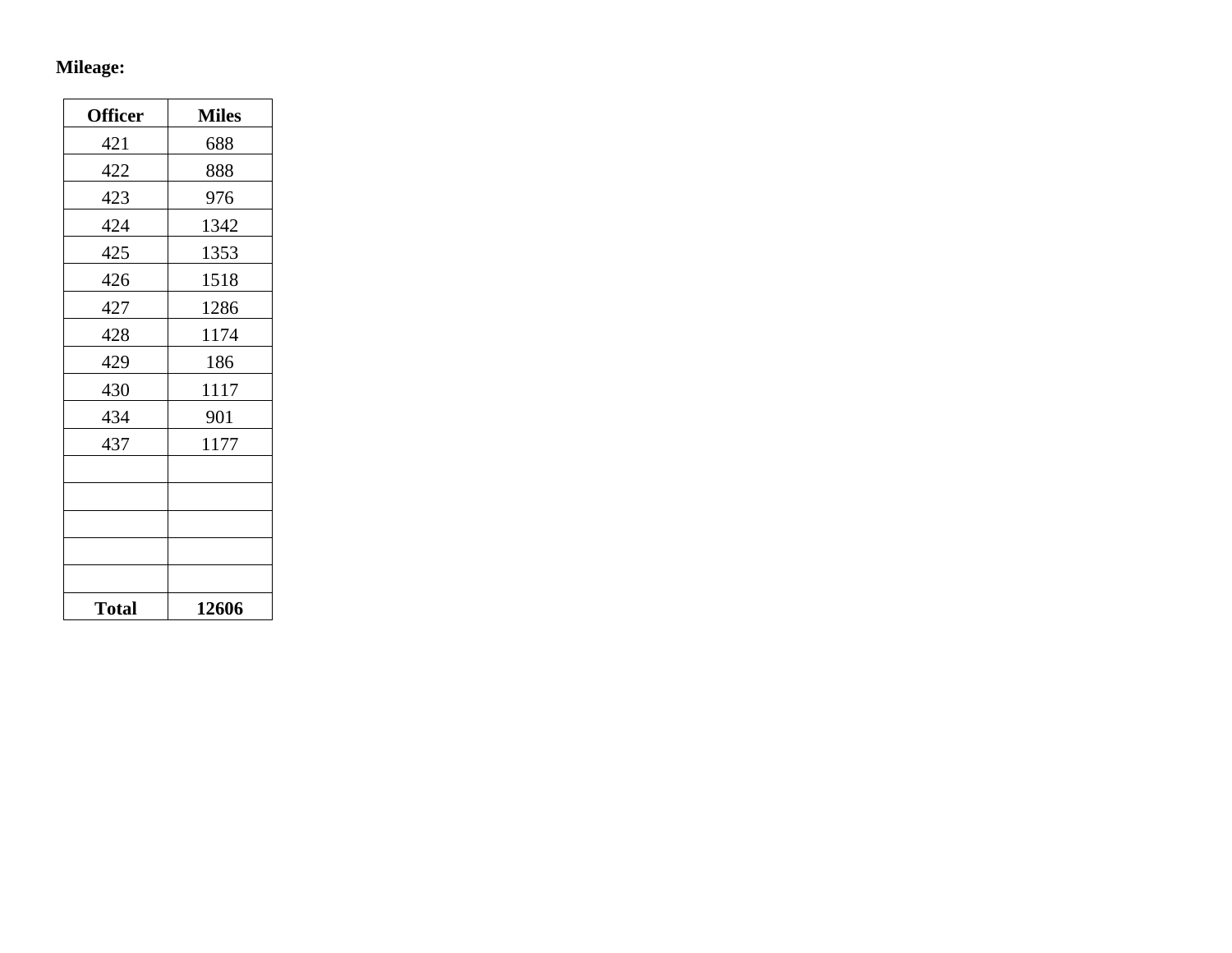## Fiscal Year-to-Date Report 07/01/2020 thru 03/31/2021

### **Kennel Statistics:**

| <b>Intakes</b>     | <b>Dogs</b> | Cats | <b>Others</b> | <b>Total</b> |
|--------------------|-------------|------|---------------|--------------|
| Blackman           | 36          | 87   | 2             | 125          |
| <b>Buchannan</b>   | 107         | 81   | 3             | 191          |
| Rockvale           | 97          | 139  | 5             | 241          |
| Lascassas          | 70          | 81   | 2             | 153          |
| <b>Walter Hill</b> | 35          | 30   | 3             | 68           |
| Murfreesboro       | 958         | 1154 | 50            | 2162         |
| Lavergne           | 200         | 282  | 14            | 496          |
| Smyrna             | 310         | 406  | 34            | 750          |
| Out of County      | 77          | 29   | 0             | 106          |
| <b>Total</b>       | 1890        | 2289 | 113           | 4292         |

Of the animals impounded since July 01:

**20.5% County Jurisdictions**

**11.6% City of Lavergne**

**50.4% City of Murfreesboro**

**17.5% Town of Smyrna**

| <b>Outcomes</b>      | <b>Dogs</b> | Cats | <b>Others</b> | <b>Total</b> |
|----------------------|-------------|------|---------------|--------------|
| <b>Adoptions</b>     | 762         | 811  | 20            | 1593         |
| Euthanized           | 76          | 82   | 40            | 198          |
| Reclaimed            | 1004        | 1002 | 3             | 2009         |
| Died                 | 5           | 43   | 5             | 53           |
| <b>Other Outcome</b> | 18          | 417  | 45            | 480          |
| <b>Total Out</b>     | 1865        | 2355 | 113           | 4333         |
| Adoption/Reclaim %   | 94.7        | 77.0 | 20.4          | 83.1         |
| Euthanasia %         | 4.1         | 3.5  | 35.4          | 4.6          |

Live Release Rate: 93.3%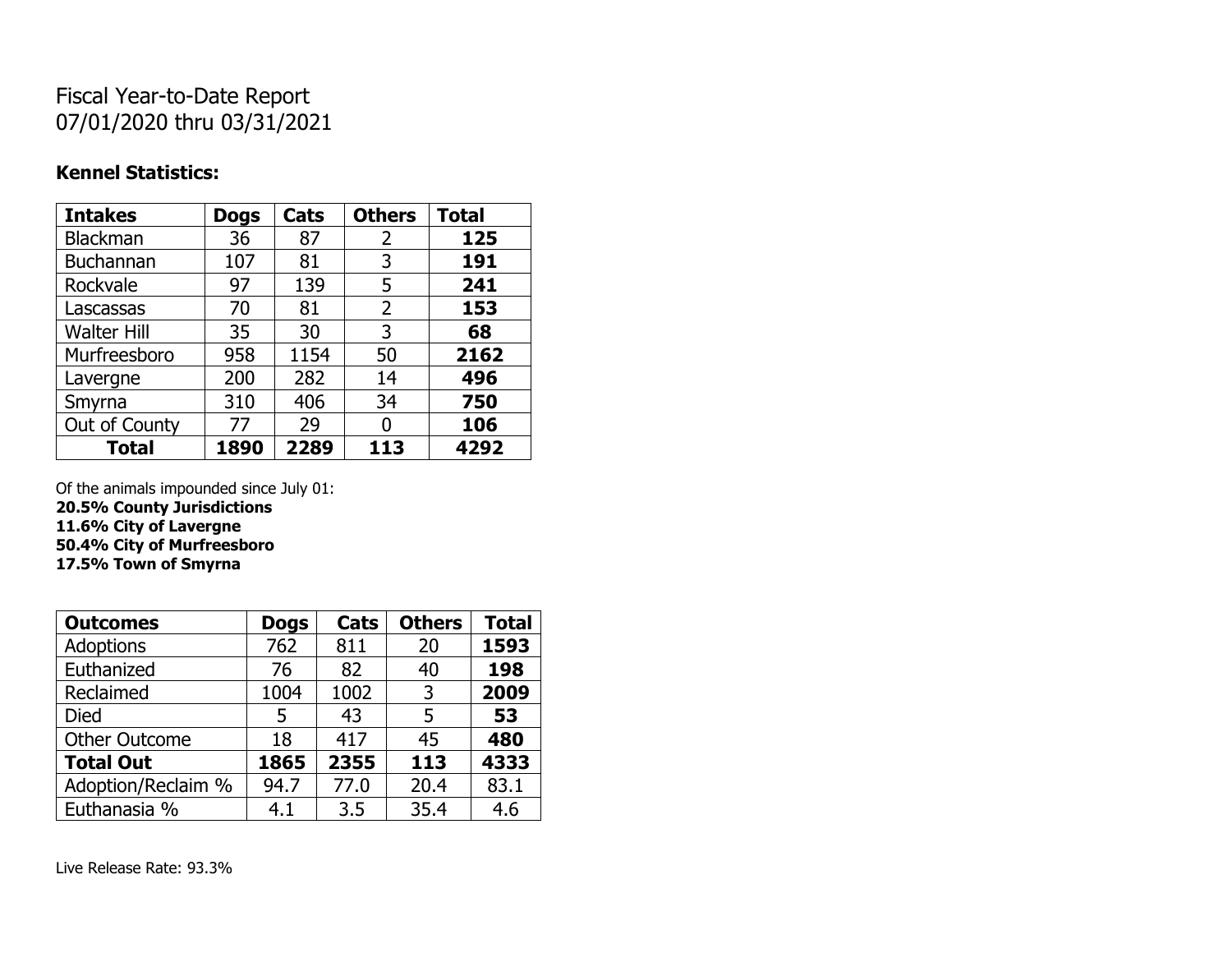18644 People have visited the shelter since July 01, 2020 looking for a lost /new pet.

16556 Logged calls/voice mails since July 01, 2020.

### **Activity Report by Jurisdiction:**

| Zones           | <b>Calls Received</b> | Calls Completed |
|-----------------|-----------------------|-----------------|
| <b>Blackman</b> | 1402                  | 1424            |
| Buchannan       | 940                   | 947             |
| Lavergne        | 1789                  | 1795            |
| Lascassas       | 1206                  | 1214            |
| Murfreesboro    | 4682                  | 4701            |
| Rockvale        | 932                   | 939             |
| Smyrna          | 2038                  | 2040            |
| Walter Hill     | 702                   | 701             |
| Out of Area     | 378                   | 375             |
| <b>Total</b>    | 14069                 | 14136           |

39.5% County Jurisdictions 12.7% City of Lavergne 33.3% City of Murfreesboro 14.5% Town of Smyrna